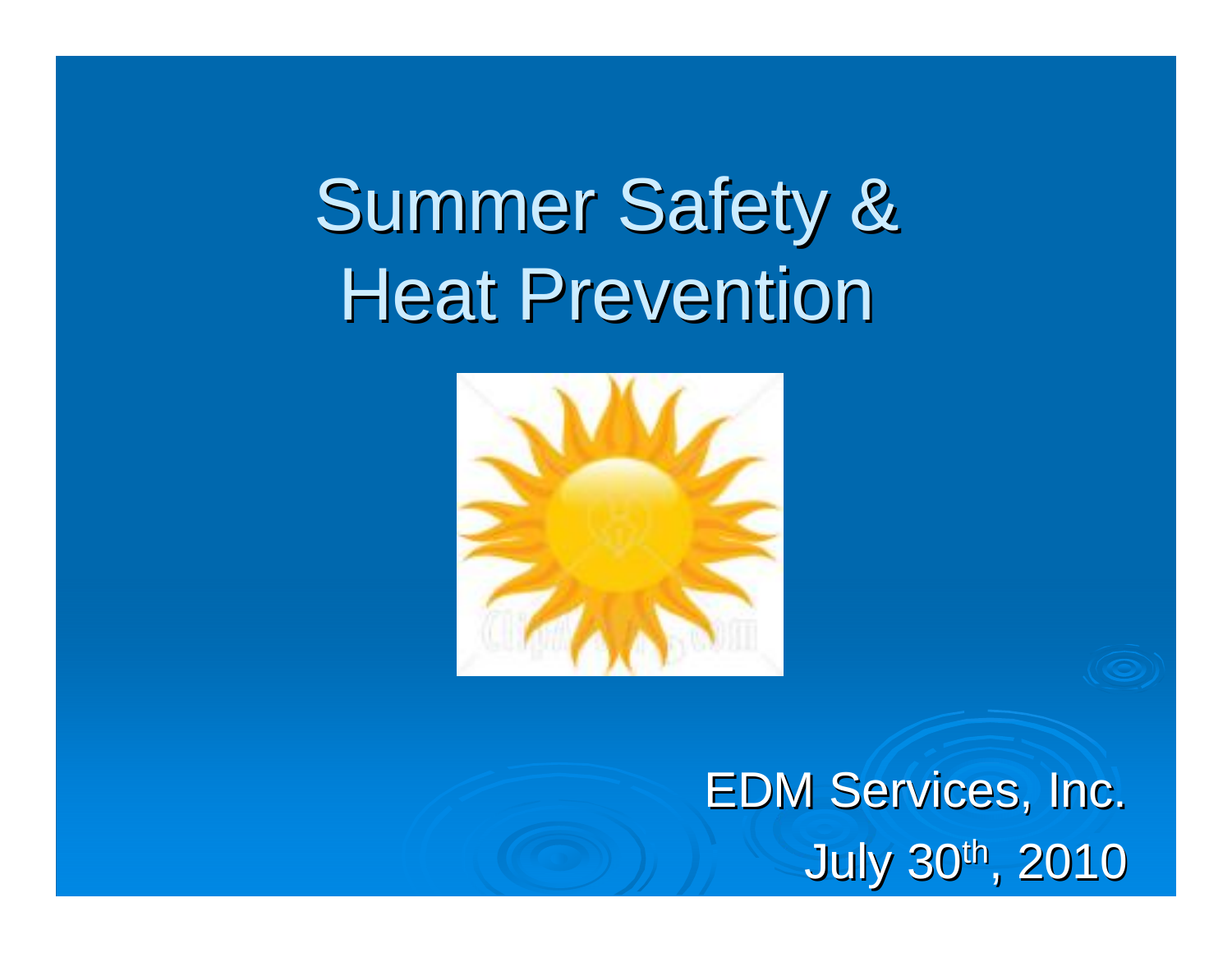# **Heat-Related Illnesses**

#### ¾**Heat Rash-**

Symptoms: red, bumpy rash that can be itchy. Treatment: Rest in a cool place and keep skin dry and clean.

#### ¾**Heat Cramps-**

Symptoms: painful muscle cramps.

Treatment: Drink electrolyte fluids to replace lost water and salt.

#### ¾**Heat Exhaustion-**

Symptoms: weakness, dizziness, or nausea; clammy skin; complexion pale or flushed; vomiting and loss of consciousness in sever cases.

Treatment: Rest in a cool place and drink plenty of fluids, preferably electrolyte fluids to replace lost salt as well as body fluids.

### ¾**Heatstroke-** (Life Threatening)

Symptoms: worker stops sweating; skin hot and dry' confusion, convulsions, and loss of consciousness possible.

Treatment: Call for an ambulance immediately; remove heavy outer clothing and keep victim cool by soaking clothes with water or spraying clothes with water or spraying with mists of water. Give liquids if conscious.

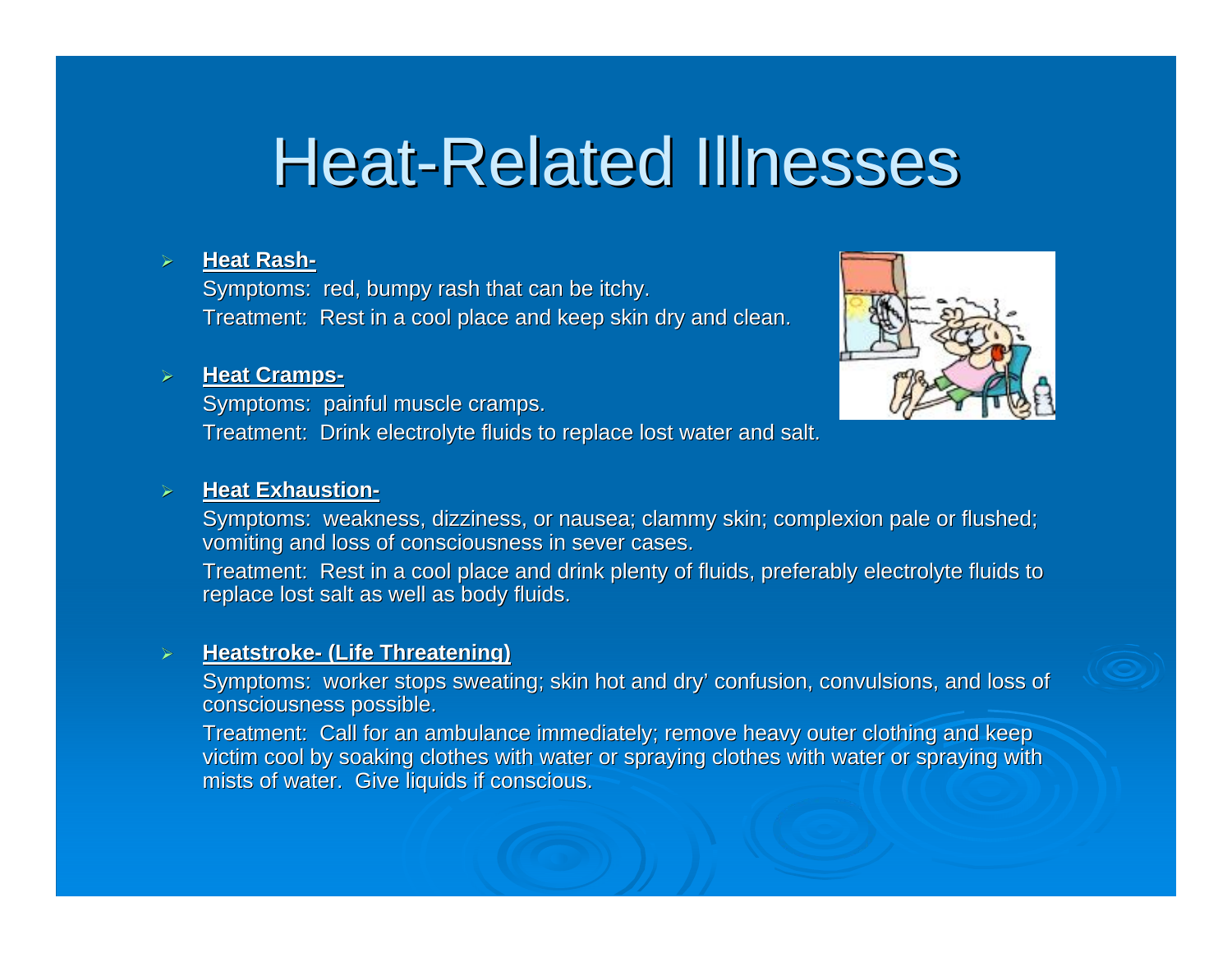# **Working In The Field Working In The Field**

- ¾Reschedule outside work when conditions are too hot.
- ¾Take more frequent or longer breaks to prevent from getting overheated.
- ¾Reduce physical demands so that the body doesn't have to work so hard.
- ¾Limit the number of hours worked in the hot sun and pace yourself.
- ¾Allow your body time to adjust to the hot conditions and drink plenty of fluids.





# **Monitor Your Body Monitor Your Body**

- ¾Heart rate should be within a safe range. About 110 beats per minute at excerption. Resting heart rate after 5 minutes should be lower.
- ¾Body temperature at the end of your shift to ensure it is in safe range should not be anymore than 99.7 degree's Fahrenheit.
- ¾Body water loss by weighing workers at the end of a shift should not be more than 1.5 percent of a worker's total weight. Example if you started your shift weighing 150 lbs, a total weight loss of 2.25 pounds is safe. Anything more than that can lead to dehydration and sickness.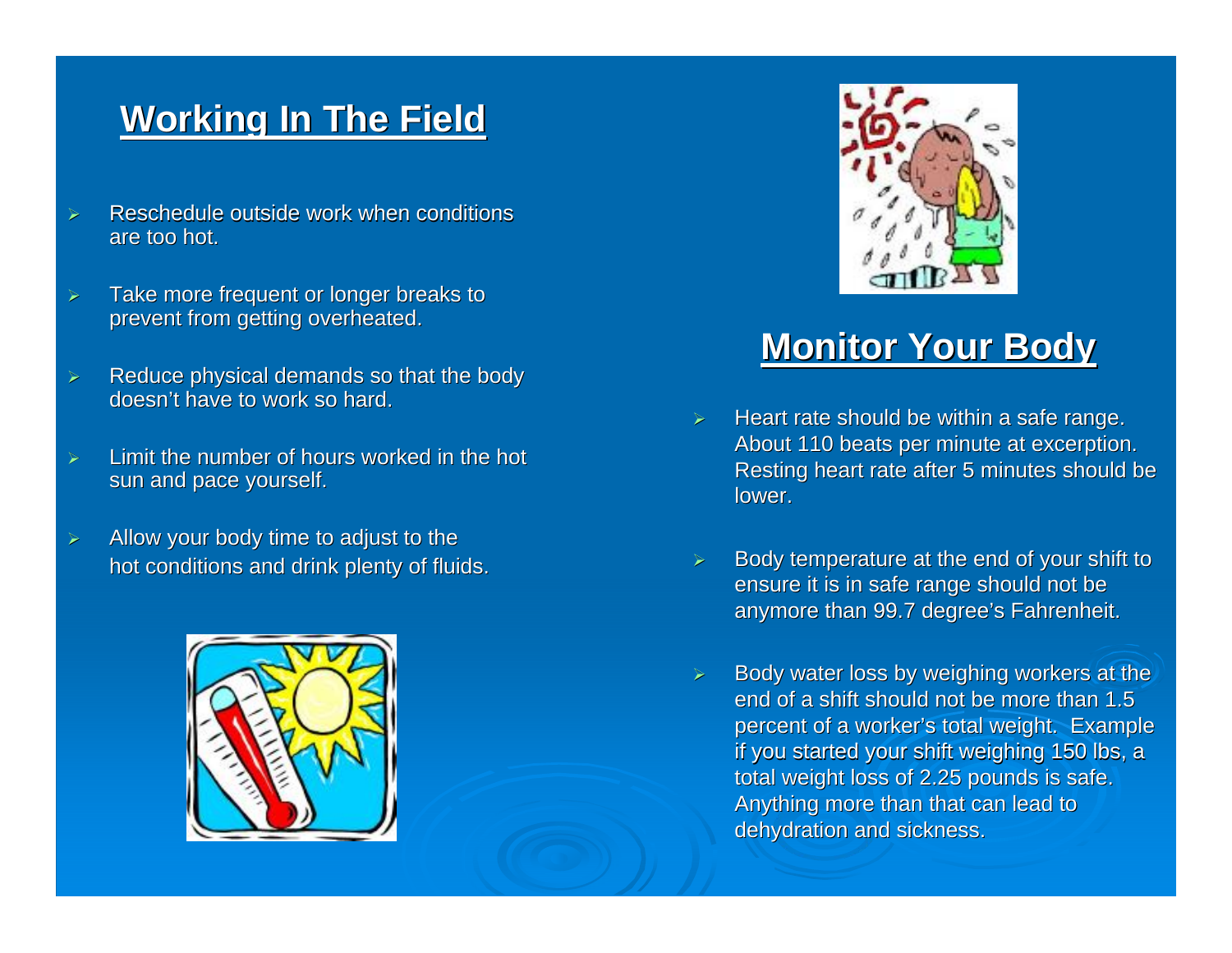# **Best Prevention Tips**

 $\triangleright$  Practice Pre-hydration: Before your work starts you should drink up to 16 oz of fluid and drink 8oz every 20 minutes.



- $\triangleright$  Drink the right stuff. Water vs. flavored water? Do not drink alcohol.
- ¾Become acclimated to the heat slowly.
- ¾Take off the hat. Body heat releases out of the top of the head.
- $\blacktriangleright$ Wear the right fabric. Loose, thin, white synthetic t-shirts are best.
- ¾Don't remove PPE (personal protective equipment).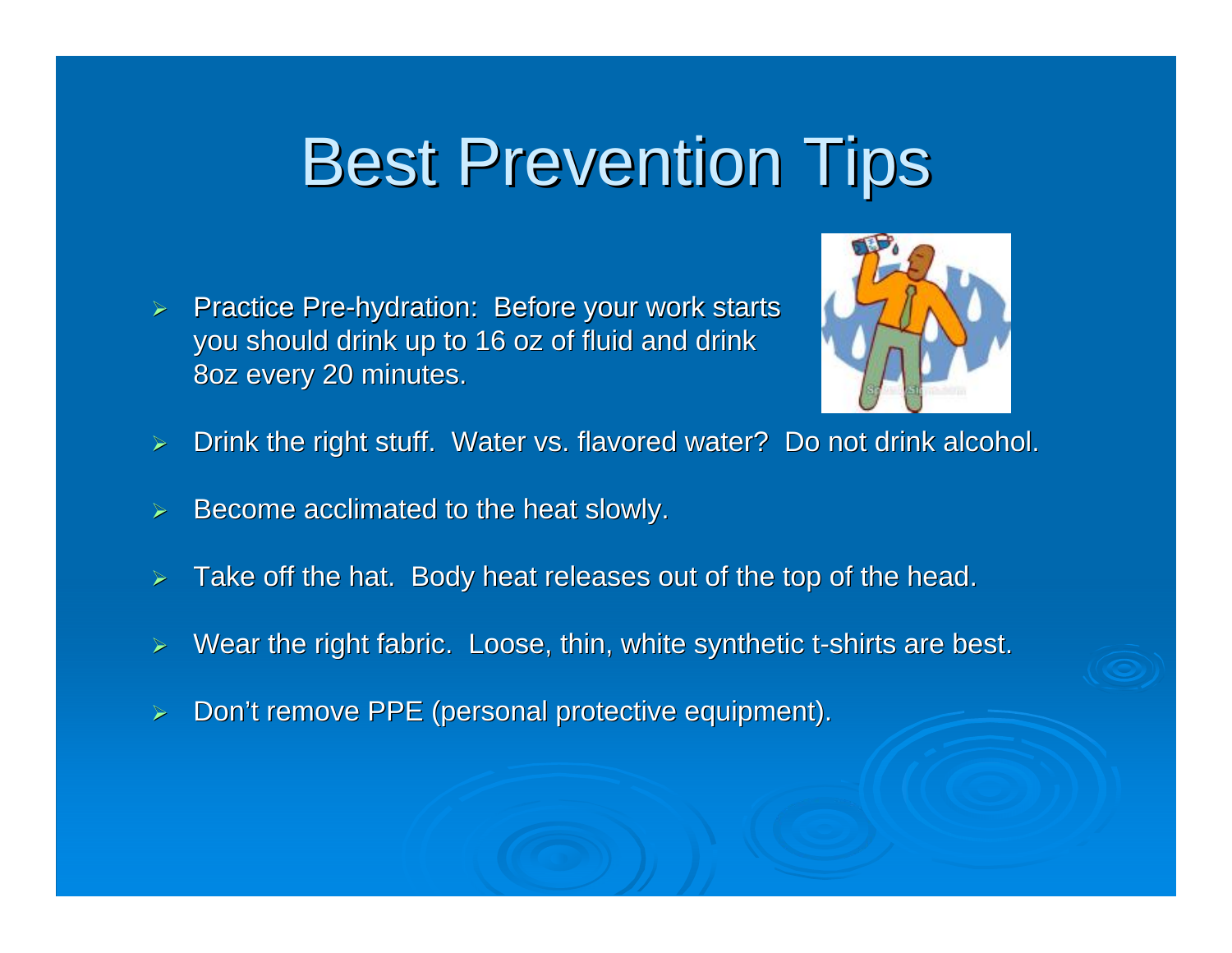# **California employers are required** to take these four steps to prevent heat illness

# 1. Training

Train all employees and supervisors about heat illness prevention.

# 2. Water

Provide enough fresh water so that each employee can drink at least 1 quart per hour, and encourage them to do so.

## 3. Shade

Provide access to shade for at least 5 minutes of rest when an employee believes he or she needs a preventative recovery period. They should not wait until they feel sick to do so.

# 4. Planning

Develop and implement written procedures for complying with the Cal/OSHA Heat Illness Prevention Standard.

# **Facts**:

- Heat waves kill about 700 Americans each year—more than hurricanes, tornadoes, floods, and earthquakes combined.
- Temps above 90 degrees for several days in a row, risks of heat stroke rise sharply—especially if the weather is humid.
- $\bullet~$  Humans release body heat by sweating, but hot, humid weather slows sweating.
- Young children and elderly people are at high risk for heat-related illness because their bodies do not adjust readily to changes in temperature
- $\bullet\,$  Hot weather promotes the formation of ground-level ozone, an air pollutant that irritates eyes and lungs and is a major component of smog